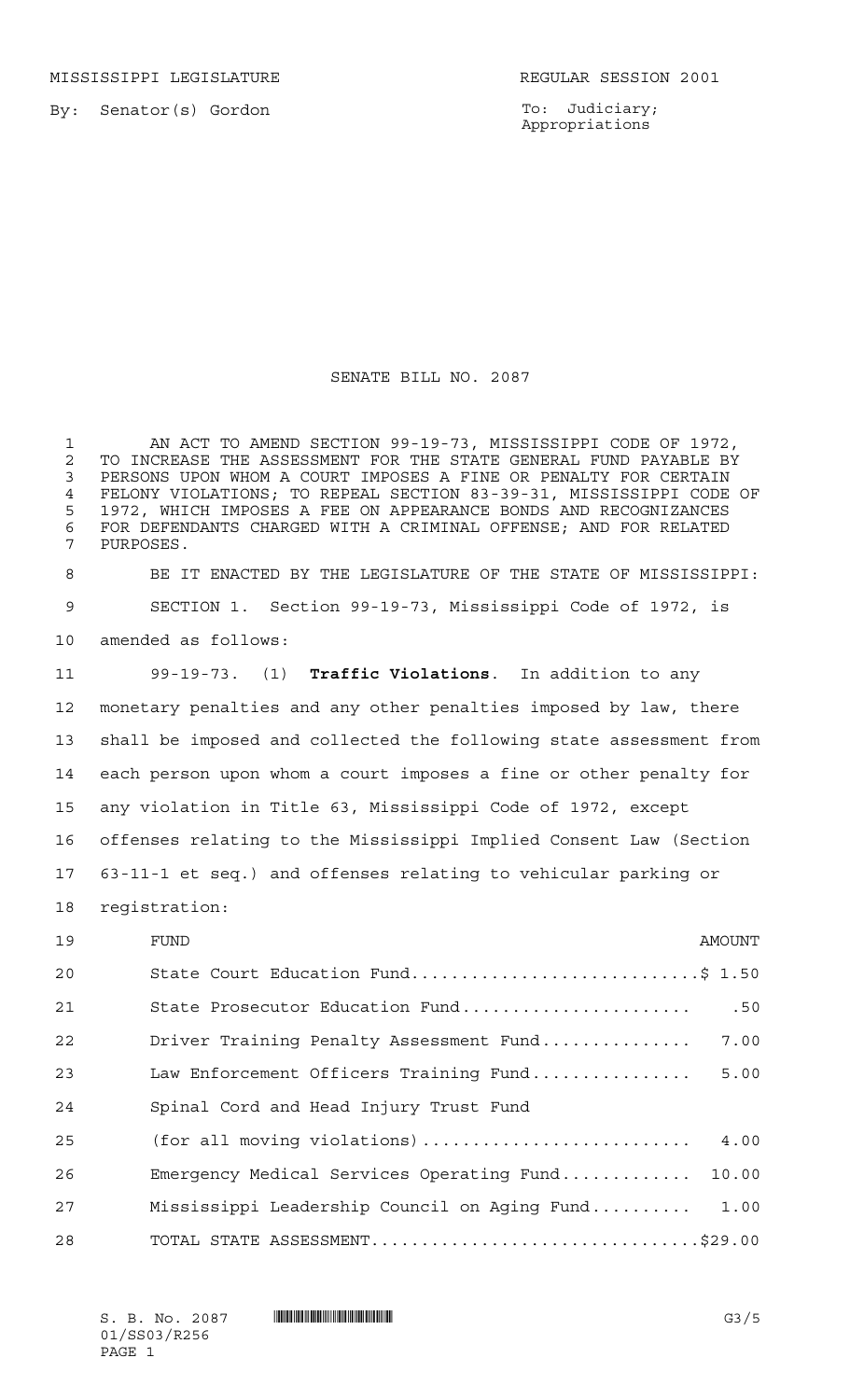(2) **Implied Consent Law Violations**. In addition to any monetary penalties and any other penalties imposed by law, there shall be imposed and collected the following state assessment from each person upon whom a court imposes a fine or any other penalty for any violation of the Mississippi Implied Consent Law (Section 63-11-1 et seq.):

| 35 | <b>FUND</b><br>AMOUNT                                              |
|----|--------------------------------------------------------------------|
| 36 | Crime Victims' Compensation Fund\$ 10.00                           |
| 37 | State Court Education Fund<br>1.50                                 |
| 38 | .50<br>State Prosecutor Education Fund                             |
| 39 | 22.00<br>Driver Training Penalty Assessment Fund                   |
| 40 | Law Enforcement Officers Training Fund<br>11.00                    |
| 41 | Emergency Medical Services Operating Fund<br>10.00                 |
| 42 | Mississippi Alcohol Safety Education Program Fund<br>5.00          |
| 43 | Federal-State Alcohol Program Fund<br>10.00                        |
| 44 | Mississippi Crime Laboratory                                       |
| 45 | Implied Consent Law Fund<br>25.00                                  |
| 46 | Spinal Cord and Head Injury Trust Fund<br>25.00                    |
| 47 | 35.00                                                              |
| 48 | TOTAL STATE ASSESSMENT \$155.00                                    |
| 49 | Game and Fish Law Violations. In addition to any<br>(3)            |
| 50 | monetary penalties and any other penalties imposed by law, there   |
| 51 | shall be imposed and collected the following state assessment from |
| 52 | each person upon whom a court imposes a fine or other penalty for  |
| 53 | any violation of the game and fish statutes or regulations of this |
| 54 | state:                                                             |
| 55 | FUND<br>AMOUNT                                                     |
| 56 | State Court Education Fund\$ 1.50                                  |
| 57 | State Prosecutor Education Fund<br>.50                             |
| 58 | Law Enforcement Officers Training Fund 5.00                        |
| 59 | Hunter Education and Training Program Fund<br>5.00                 |
| 60 |                                                                    |
| 61 | TOTAL STATE ASSESSMENT\$42.00                                      |
|    | S. B. No. 2087<br>01/SS03/R256                                     |

PAGE 2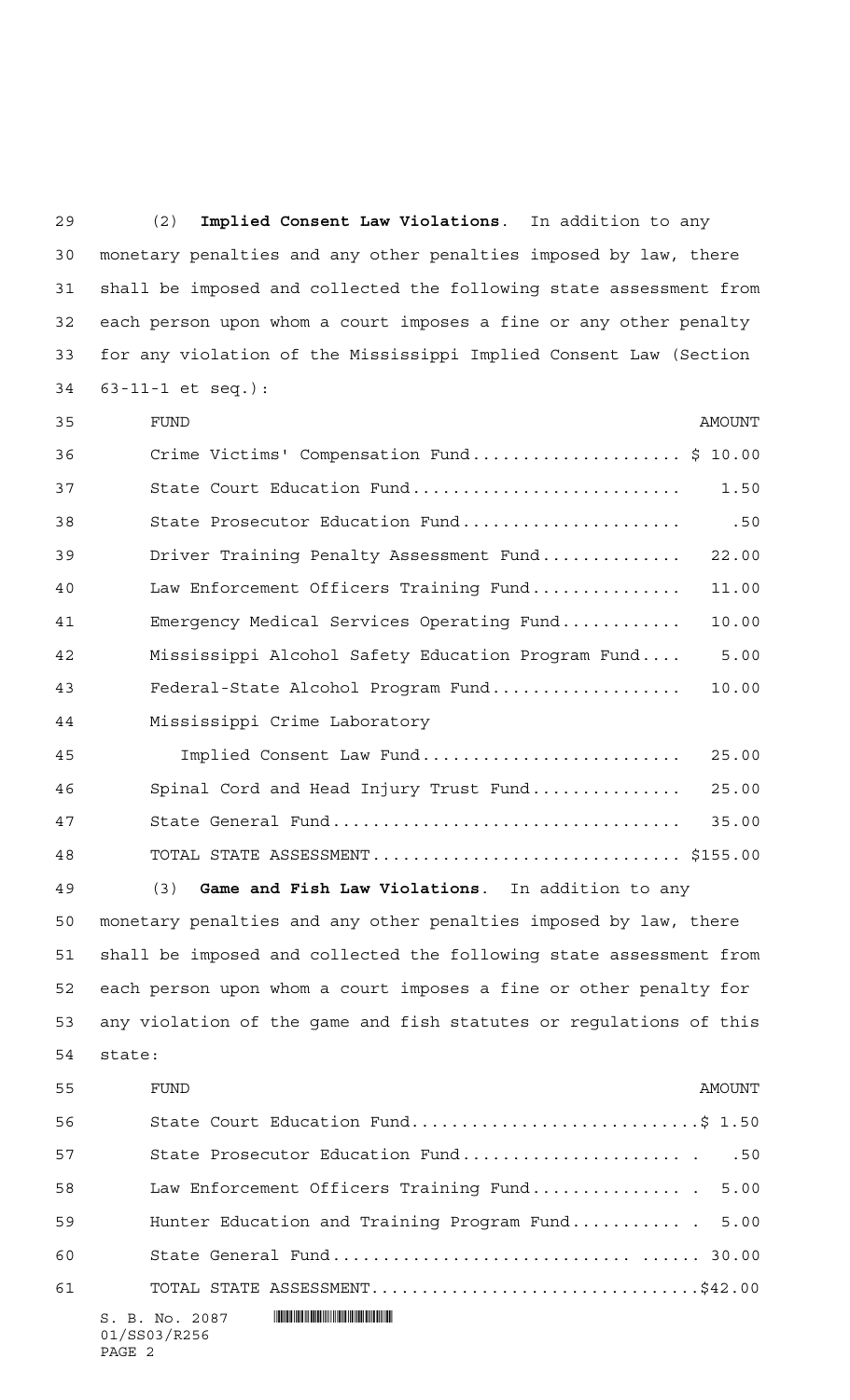(4) **Litter Law Violations**. In addition to any monetary penalties and any other penalties imposed by law, there shall be imposed and collected the following state assessment from each person upon whom a court imposes a fine or other penalty for any violation of Section 97-15-29 or 97-15-30: 67 FUND FUND Statewide Litter Prevention Fund...................... \$25.00 TOTAL STATE ASSESSMENT................................ \$25.00 (5) **Other Misdemeanors**. In addition to any monetary penalties and any other penalties imposed by law, there shall be imposed and collected the following state assessment from each person upon whom a court imposes a fine or other penalty for any misdemeanor violation not specified in subsection (1), (2) or (3) of this section, except offenses relating to vehicular parking or registration: FUND AMOUNT Crime Victims' Compensation Fund...................... \$10.00 State Court Education Fund............................. .50 State Prosecutor Education Fund....................... .50

81 Law Enforcement Officers Training Fund................... 5.00 State General Fund.................................... 30.00 State Crime Stoppers Fund............................. 1.50 TOTAL STATE ASSESSMENT................................ \$48.50

 (6) **Other Felonies**. In addition to any monetary penalties and any other penalties imposed by law, there shall be imposed and collected the following state assessment from each person upon whom a court imposes a fine or other penalty for any felony violation not specified in subsection (1), (2) or (3) of this section:

| 91 | FUND                                      | AMOINT |
|----|-------------------------------------------|--------|
| 92 | Crime Victims' Compensation Fund \$ 10.00 |        |
| 93 | State Court Education Fund                | 1.50   |
| 94 | State Prosecutor Education Fund           | .50    |
|    | S. B. No. 2087<br>01/SS03/R256<br>PAGE 3  |        |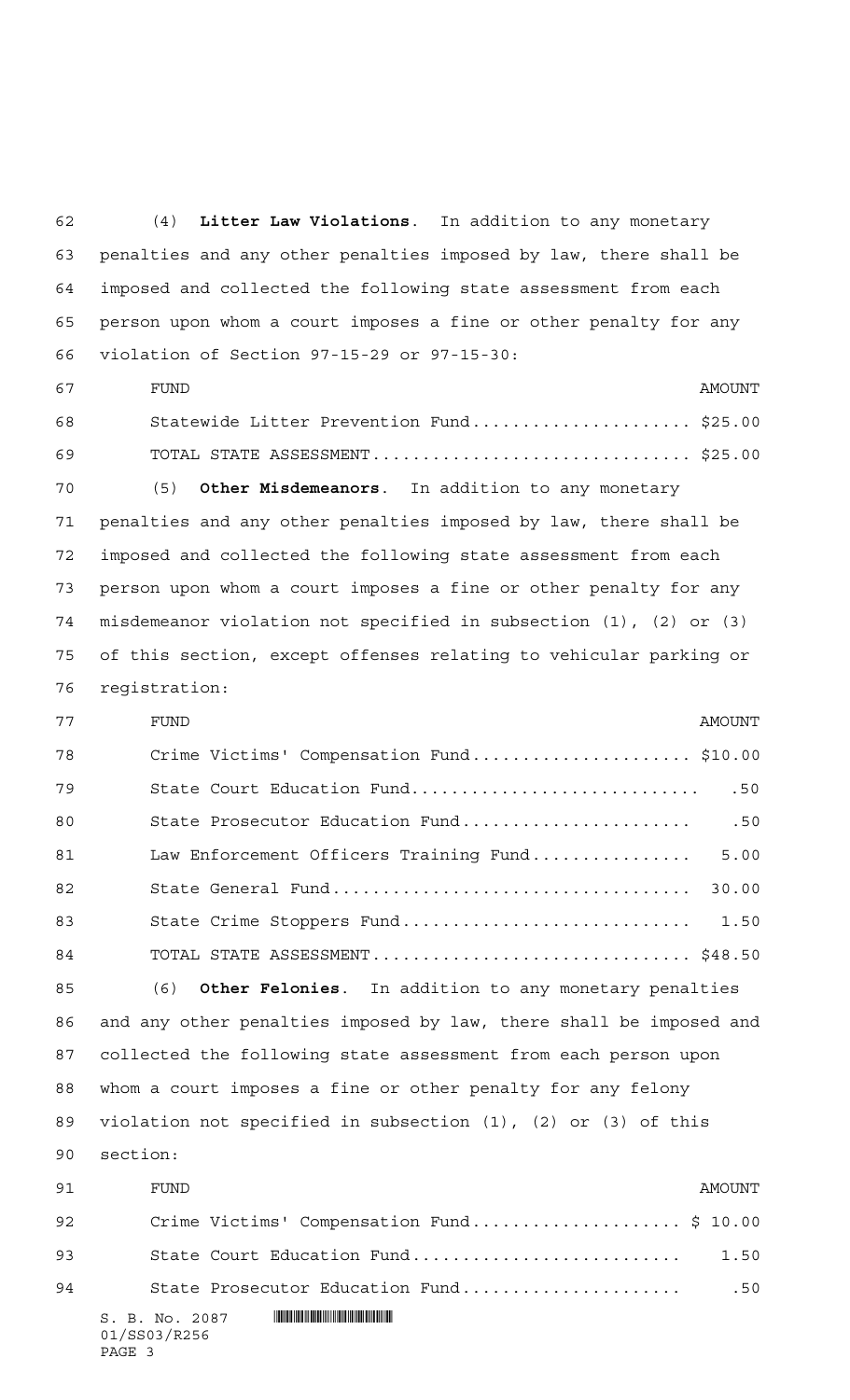Law Enforcement Officers Training Fund.............. 5.00 State General Fund.................................. 160.00 Criminal Justice Fund............................... 50.00 TOTAL STATE ASSESSMENT.............................. \$227.00

 (7) If a fine or other penalty imposed is suspended, in whole or in part, such suspension shall not affect the state assessment under this section. No state assessment imposed under the provisions of this section may be suspended or reduced by the court.

 $S.$  B. No. 2087  $\blacksquare$  (8) After a determination by the court of the amount due, it shall be the duty of the clerk of the court to promptly collect all state assessments imposed under the provisions of this section. The state assessments imposed under the provisions of this section may not be paid by personal check. It shall be the duty of the chancery clerk of each county to deposit all such state assessments collected in the circuit, county and justice courts in such county on a monthly basis with the State Treasurer pursuant to appropriate procedures established by the State Auditor. The chancery clerk shall make a monthly lump-sum deposit of the total state assessments collected in the circuit, county and justice courts in such county under this section, and shall report to the Department of Finance and Administration the total number of violations under each subsection for which state assessments were collected in the circuit, county and justice courts in such county during such month. It shall be the duty of the municipal clerk of each municipality to deposit all such state assessments collected in the municipal court in such municipality on a monthly basis with the State Treasurer pursuant to appropriate procedures established by the State Auditor. The municipal clerk shall make a monthly lump-sum deposit of the total state assessments collected in the municipal court in such municipality under this section, and shall report to the Department of Finance and Administration the total number of

01/SS03/R256 PAGE 4